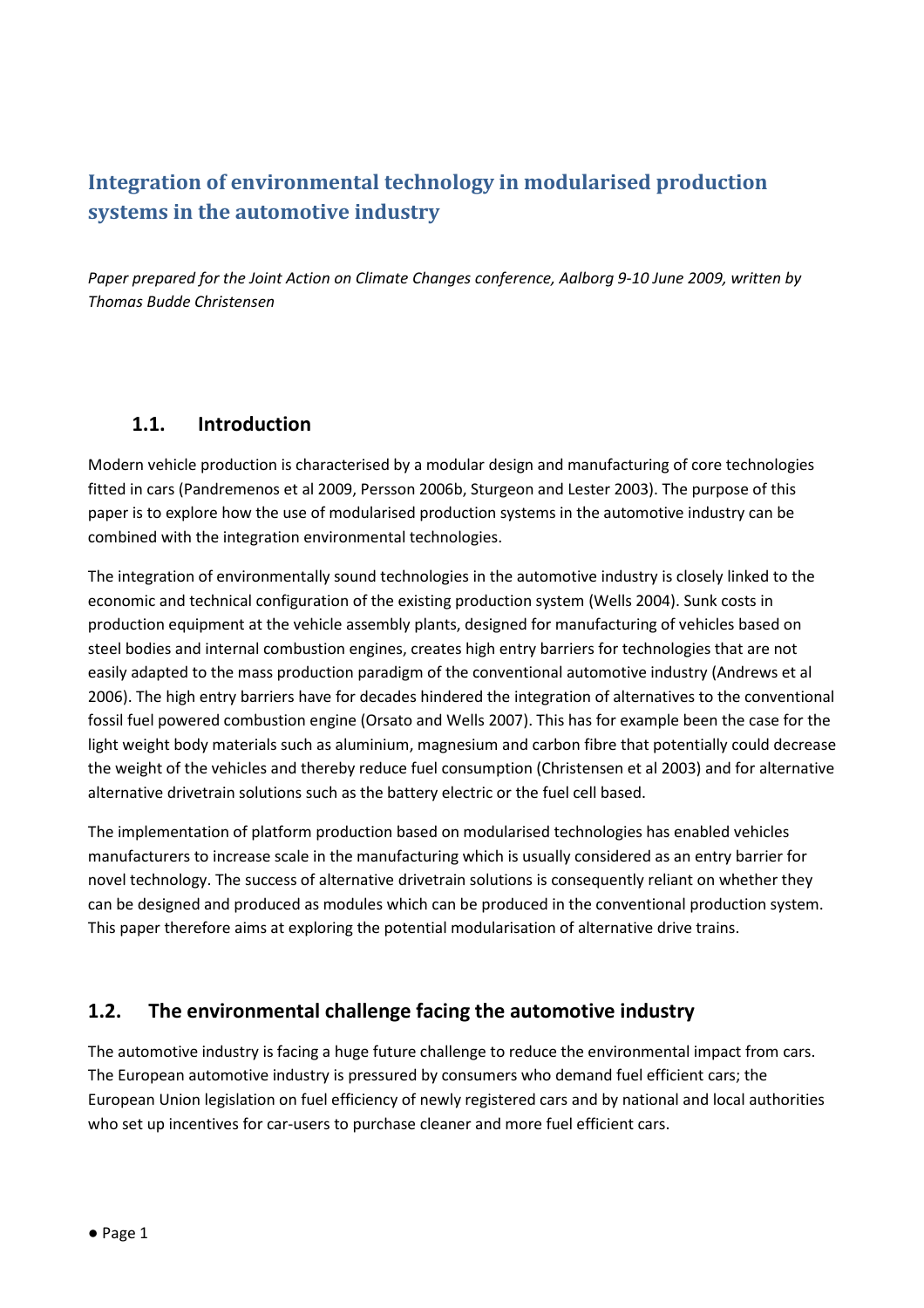The conventional mass-market vehicles that are offered to consumers are typically based on steel bodies and fitted with an internal combustion engines designed for fossil fuel consumption. The conventional combustion engine and the steel body are closely interlinked. The steel body has a high up-from weight. The high body weight cascades weight onto other systems in the car such as the suspension, crash components, fuel systems and breaking systems that need to be robust and consequently heavy in order to fit the heavy vehicle system (Lovins and Cramer 2004). The final result is a heavy car that requires a powerful propulsion system in order to meet consumer demand for peak power and acceleration. The conventional combustion engine is perfect match for that system, not because the combustion engine is efficient (in fact it is hugely inefficient), but because of the availability of cheap fossil fuel with a very high energy content (Åhman 2001).

The combination of these two technologies provides consumers with heavy cars that consume a substantial amount of fossil fuel which eventually cause climate changes and emits pollutants that lead to air quality problems in urban areas (European Environmental Agency 2007). The environmental problems are further amplified by the trend in vehicle design towards larger and heavier cars (Kågeson 2005).

The awareness of the environmental impact form car use combined with the expectation of fossil fuel supply shortage and growing scientific evidence of climate changes caused by CO2 emission (IPCC 2007) have forced vehicles manufacturers to consider how alternative technologies to the conventional combustion engine can be designed and integrated in the current production system.

A variety of different proto-type vehicles have been presented by vehicles manufacturers at auto-shows but only a small number of vehicles equipped with alternative technologies have been placed on the roads. Huge sums of money have been invested in the development of for example fuel cell powered vehicles (Hoed 2007), but the market penetration have so far been insignificant.

Researchers (Lovins and Cramer 2004, Hoed 2004) and NGO's (Kågeson 2005) therefore argue that the automotive industry has failed to renew the technological base on which new cars are developed and produced, especially within the areas of environmental performance of the cars. Lovins and Cramer (2004) argue that

"[A]utomaking is exhibiting all the signs of a classic overmature industry: hypercompetition over shrinking niches for convergent products in saturated core markets, global overcapacity and consolidation, cutthroat commodity pricing, modest to negative margins, stagnant basic innovation (until the mid-1990s), and limited attractiveness for recruiting top talent or strategic investment. In short, automaking, like airlines, is a great but challenged industry, ripe for fundamental change." (Lovins and Cramer 2004)

The critique raised by Lovins and Cramer relate to the reluctance in the automotive industry to incorporate new technologies, such as alternative drive trains like fuel cell and hybrid technology, and slow implementation of alternative materials to the conventional steel body.

Research (Hoed 2007) indicates that adaptation of disruptive technologies is complicated by the economic and institutional configuration of the automotive production system.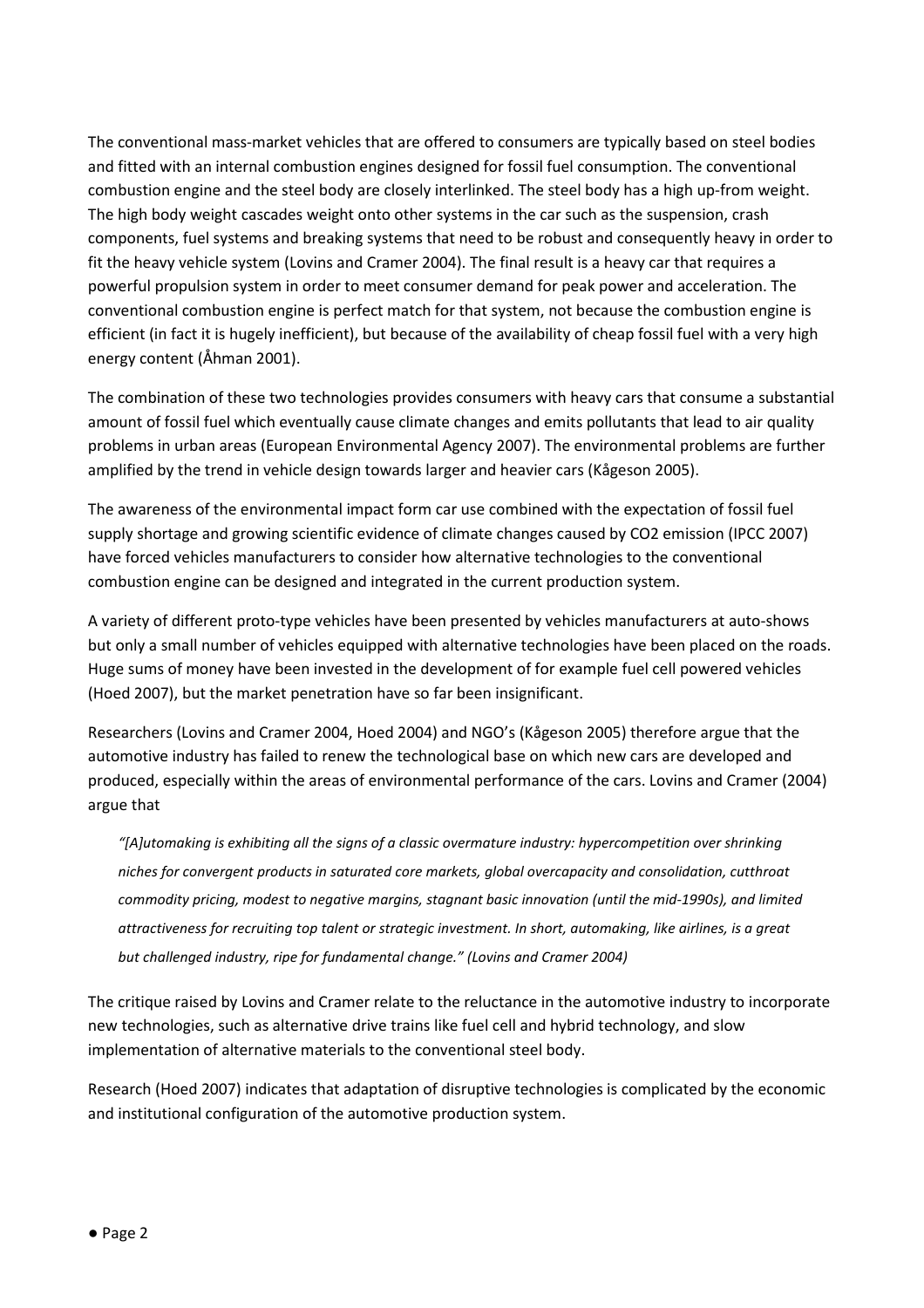## 1.3. The structure of the automotive industry

The development, deployment and diffusion of environmental technologies in the automotive industry are largely dependent on current configuration of the production system. The large scale production in the automotive industry, with economic break-even points approaching 250.000 units per car model (Orsato & Wells 2007), has enabled car manufacturers to incrementally reduce production costs and supply consumers with relatively cheep cars (compared to, for example, hand made custom cars) (Womack et al, 1990). However the mass-production system of the automotive industry also favours continued production of cars based on a steel body and a conventional combustion as large-scale investments in production equipment makes it difficult to implement new technologies that require changes to the established production processes. Andrews et al. (2006) estimates that the price of a modern vehicle assembly plant including a press shop, a welding plant, a painting shop and an assembly shop is somewhere between 390 and 665 million £. The majority of this investment is related to production equipment associated with the manufacturing (stamping, welding and painting) of the steel body. The combustion engine is usually manufactured at a separate factory also associated with very high unit numbers. Production average capacity at British engine plants was in 2005 just below 500.000 engines per year (Rhys et al. 2005). This production system has created a lock-in situation in which it is economically unattractive and technically unattainable for the vehicle manufacturers to experiment with alternative body materials and drivetrain options (Wells and Nieuwenhuis 2003).

The high volume production furthermore makes the industry vulnerable to changes in the consumer demand for cars. IHS Global Insight estimates, in a report prepared for the European Union, DG Enterprise and Industry, that the economic crisis in the autumn 2008 and followed fall in car sales in the Europe (EU 27) will cause a decrease in capacity utilisation at European vehicle assembly plants from just above 80% down to 65% during 2009 – keeping in mind that the typical profitability zone is above 80% (IHS Global Insight 2009). These figures also illustrates that the profitability of the mass production system in the automotive industry highly sensitive capacity utilisation at the assembly plants. This is a feature of the system that also adds to the lack of innovation and experimentation in the area environmental technology.

Not only that, the organisation of design, purchasing and operation also favours mass-production of cars in high unit numbers. Two commonly used interlinked production principles are especially important for the mass-production regime. Modular production which makes it possible for the vehicle manufacturers to reuse outsourced technologies across models and brands and the platform production which makes it possible increase scale in component production across models and brands. These production principles have strong implications for the organisation of the value chains and for the product design.

### 1.3.1. Outsourcing component design and manufacturing to suppliers

A distinct feature of the automotive production system is the high degree of component production undertaken by suppliers. Today around 75% of vehicle production (IHS Global Insight 2009) and about 50% of automotive R&D is carried out by suppliers (European Commission 2004). Vehicle manufacturers focus their activities towards a few core activities including vehicle assembly, design of complete vehicles, manufacturing of core technologies, marketing and distribution (Economist Intelligence Unit 2000) and encourage suppliers to conduct a larger share of the R&D activities (UNIDO 2003). Suppliers have achieved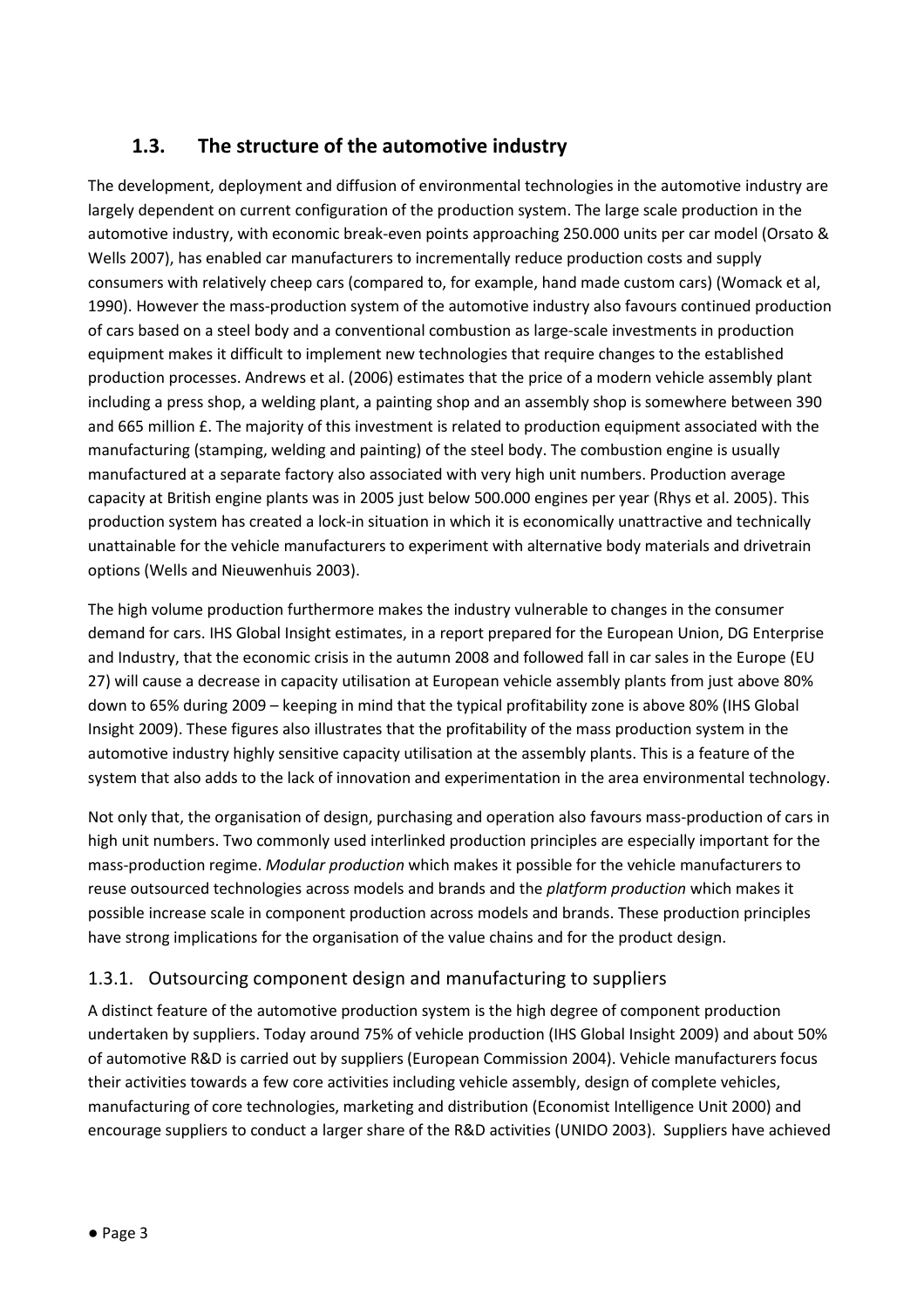increasing influence on the development and production of environmental technology for modern massmarket vehicles.

The outsourcing of manufacturing and R&D activities from vehicles manufacturers to their suppliers has increased need the coordination in the value chains. Some vehicles manufacturers have tried to improve the coordination and reduce the complexity of the supply base by reducing the number of tier 1 suppliers. Chrysler, for example, had in 1986 around 3000 suppliers in the US. This number had in 1996 this had been reduced to around 950 and by 2000, this had been further reduced to around 600 (Economist Intelligence Unit 2000). The reduction in tier 1 suppliers has pushed small and medium sized suppliers upstream in the automotive value chain and created large and powerful tier 1 suppliers that operate as system integrators in the value chains.

Introduction of the modular production technique is another trend in the automotive industry, implemented parallel to outsourcing of manufacturing activities. Modularisation has been applied in order to improve the coordination of activities across companies in automotive value chain (Pandremenos et al 2009). Vehicle manufacturers aim at modularising design and manufacturing when oursourcing activities to suppliers so that components eventually can be utilised across a number of different brands and models in order to increase scale in the component manufacturing (UNIDO 2003). Components are therefore integrated into complete functional units which are developed, manufactured and pre-assembled by suppliers before they are delivered to the final vehicles assembly plants (Persson 2006b).

This way of organising activities in the automotive value chain has left responsibility for pre-assembling, logistics and coordination of upstream suppliers to large tier 1 suppliers, also referred to as system integrators (Mondragon et al 2009) or turn-key suppliers (Sturgeon and Lester 2003).

### 1.4. Modularisation

The modularisation of the production entails a new way of organising activities across companies. Previously, vehicle manufacturers purchased a large amount of different parts and components from a huge supply base. The components were manufactured by suppliers on the basis of detailed drawings made by the vehicles manufacturers (Womack et al 1990). The components were then assembled in to vehicles at final assembly plants (Womack et al 1990). Today a large share of these components is integrated into families of related component, called systems and modules, by the tier 1 suppliers and supplied to the vehicles manufacturers as complete functional units (Pandremenos et al 2009, Sturgeon & Lester 2003). According to Sturgeon and Lester (2003) the most important modules in the automotive industry are: suspension, doors, headliners (including components such as grip handles, lighting, wiring, sunroof, sun visors, and trim preassembled), ventilation (including heating and air-con units), seats, dashboards and finally engines (including engines, transmission and axels).

The vehicles manufacturers have, to a large extend, outsourced not only the production and assembly of these modules and systems but also responsibility for their design and development (often conducted in collaboration with the vehicles manufacturer and tier 2 and 3 suppliers) and the responsibility for the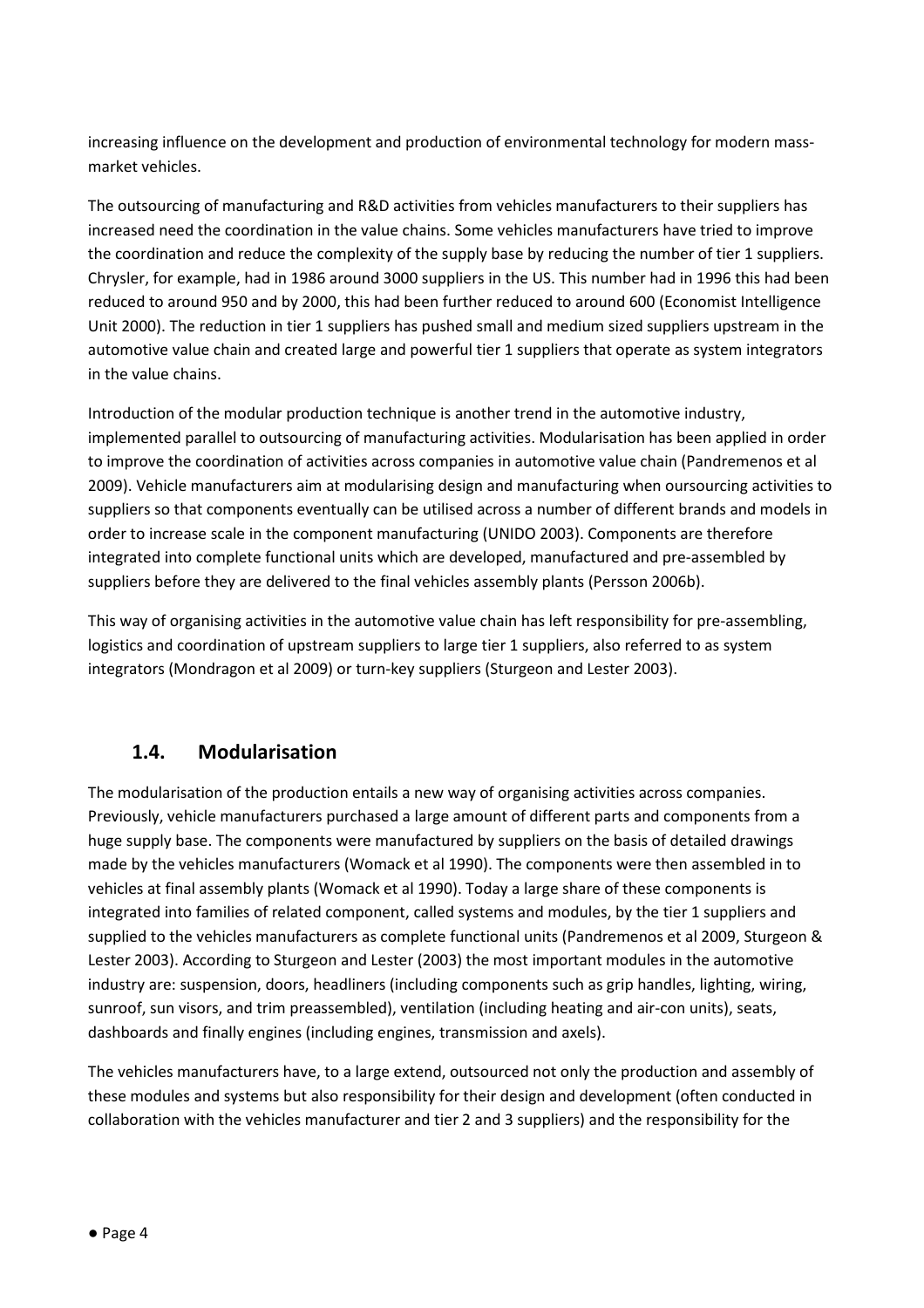upstream logistics. This development has created a modular structure of the automotive value chain (Sturgeon & Lester 2003).

The modularisation can, from a technical perspective, be defined as the partition of a product (in this case the cars) into subsystems that constitutes complete functional units which can be designed and manufactured independently (Persson 2006b). Modularisation thus is concerned with the allocation of tasks and activities between companies in the value chain. Modularisation is likewise closely linked to the outsourcing of activities from vehicles manufacturers to suppliers (Lester and Sturgeon 2003). Initially, this takes place in relation to outsourcing of simple manufacturing tasks, but is in its more mature form related to the modular production system that includes full production and design of complete functional units by suppliers, as well as coordination of activities among lower tiered suppliers.

Persson (2006a) presents three main reasons for introducing modular production: 1) the partition of a product into independent and interchangeable functional units allows the manufacturers to economically increase product variety by enabling large scale production of relatively customised products, 2) the modularisation also increase the strategic flexibility as it enables the manufacturers to respond to changing market requirement by re-using modules across models or model generations and 3) the modularisation reduces task complexity as it enables different parts (modules) of a given product to be developed and produced in parallel tracks, as long as the standard interface between the various modules is maintained.

The modularisation occurs in different phases of vehicle life-cycle. Morris and Donnelly (2006) distinguish between two types of modularisation; modularisation in design where modularisation is focussed on boundaries between sub-systems of integrated components in design features and tasks, and modularisation in manufacturing where modularisation is related to the interchangeability and degree of sharing of functional sub-systems of integrated components across vehicle models. Modularisation in design appears in situations where the vehicle manufacturer has outsourced the full responsibility for the design of a given module and therefore only possesses functional knowledge about the module, which includes knowledge about functions, applications and use of a given module (Morris & Donnelly 2006). The supplier on the other hand possesses the substantive knowledge about design and manufacturing. In most cases however, the vehicle manufacturer will chose to maintain Insight into the substantive knowledge about design and manufacturing in order reduce dependency on a single supplier (Morris & Donnelly 2006). Mondragon et al (2009), for example, found that vehicles manufacturers preferred a more open and transparent collaboration between suppliers and vehicle manufacturers when analysing design of complex electronic vehicle architectures. Batchelor (2006) adds modularity in use to these two types of modularity (respectively modularity in design and modularity in production). Modularity in use comprises the product boundaries and interchangeability of elements relevant to customers on the end-market. This type of modularity is usually related to use or maintenance of the products and only requires functional knowledge about the product.

These three types of modularity together represent the functional, the process and the physical decomposition of the product. Each type of modularity is primarily related to a specific phase in the product lifecycle. However the three types of modularity interfere with one another as the degree of modularity in manufacturing, for example, obviously depends on how the product is designed. Batchelor (2006) argues that the choice of *approach* to modularity therefore depends on which strategic driver is considered to be important under the given circumstances.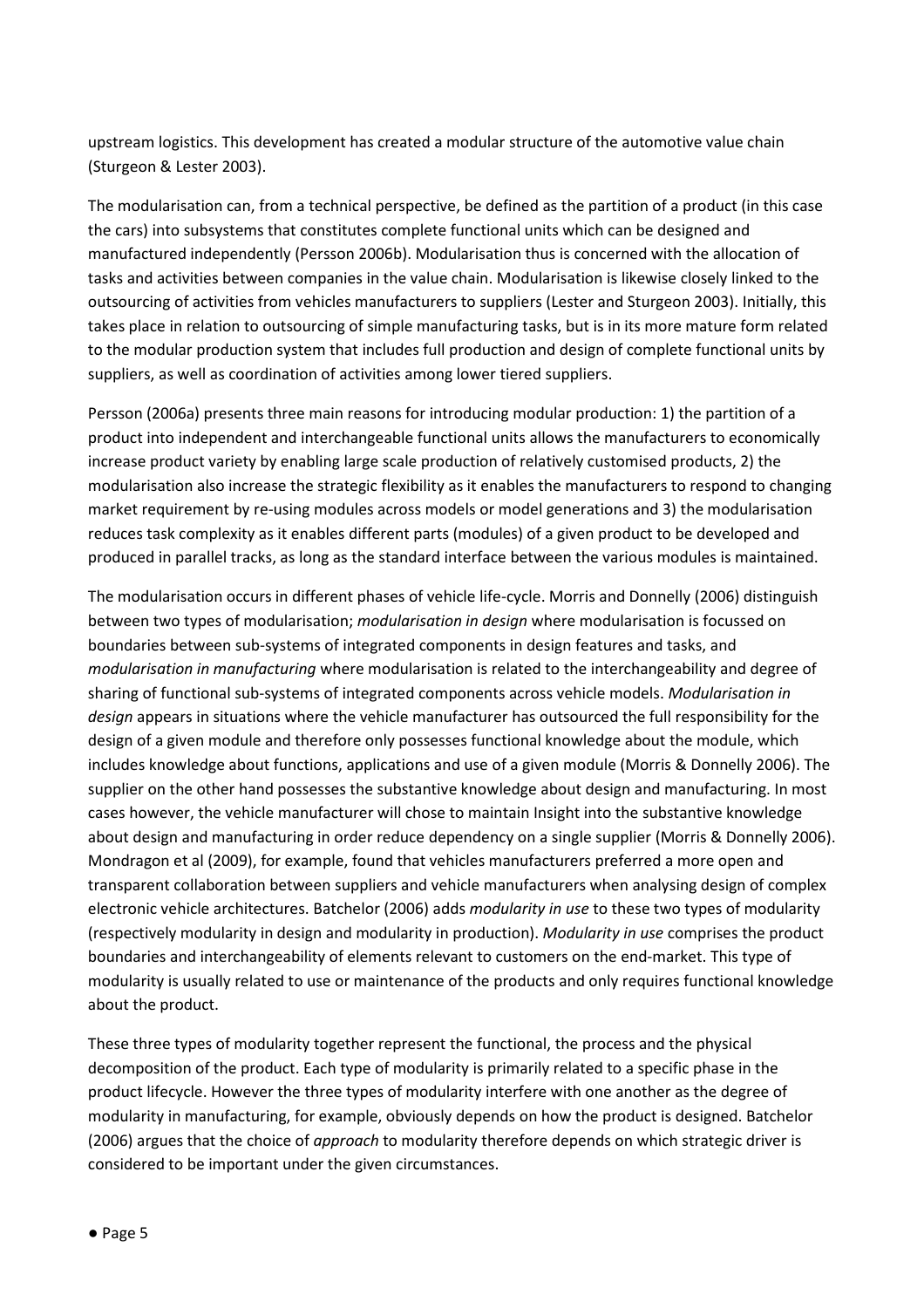This three-legged modularity typology is primarily related to the technical configuration of vehicle design, manufacturing and use and will henceforth be referred to as the technical modularity. It is mainly concerned with the technical design, manufacturing and use (related to repair and maintenance) of the vehicles. The mastering of these three types of modularity is closely related to elements of system engineering, which furthermore underpins the technical character of the typology. The issue of modularity however pertains to more than just the technical when viewed from a value chain perspective. Technical modularity is related to the concept of value chain modularity developed in the Global Value Chain approach (Sturgeon 2003) but differs in the sense that modularity, in the GVC perspective, is foremost concerned with structure of a value chain defined by the distribution of power between companies (and stakeholders) in the value chain. The technical modularity is in that respect a material condition, without which the modular value chain is most unlikely to occur.

### 1.4.1. Value chain modularisation

The modularisation of the automotive production chain has two interlinked dimensions: 1) The technical modularisation which is related to the technical modularisation of design, manufacturing and use, and 2) the value chain modularisation that concerns the power to coordinate, manage, control and organise activities in the value chain.

The vehicle manufacturers have historically been the dominant company in automotive value chain but the emergence of global tier 1 system integrators, supported by the outsourcing of manufacturing and design activities from vehicles manufacturers to tier 1 suppliers, has created a modularisation of the value chain structure. The modular type of value chain organisation is also a feature of other industries such as the aerospace industry and by companies in the power tooling industry (Persson 2006b). For example the design and production of cell phones is divided into subsystems such as LCD display, printed wiring board, chip, battery, cabinet etc.: each part designed independently and integrated into a complete cell phone using standardised interfaces between the different units (Andersen et al 2006).

The systems and modules are often assembled in close proximity to the final vehicle assembly plants in order to simultaneously reduce the risk of supply shortage disruption of production at the assembly plant and eliminate the need for expensive inventory at the assembly plants (Sako 2005). It is therefore common that vehicles manufacturers, as a consequence of the modular production, create supplier parks in proximity to the assembly plants where strategically important suppliers are expected to locate production facilities (Sako 2005). The modularisation of the vehicle designs enhance the need for proximity between the tier 1 pre-assembly plants and the vehicle assembly plants as the modules when assembled often become more complicated to handle and transport. The modules also accumulate value in each process step and therefore become more expensive to keep on stock. This factor also makes it more profitable to pre-assemble the modules as close to the vehicle assembly plants as possible.

The system integrators are expected by the vehicles manufacturers to engage in R&D activities and R&D competences have consequently been pushed upstream in the supply chain from the vehicle manufacturers to the system integrators. This development has to some extent shifted the bargaining power in the value chains between tier 1 suppliers and vehicles. Sofka and Zimmermann (2005) argue that one consequence of the outsourcing of module design and manufacturing is that competitors gain the opportunity to source vital technology and components in equal sophistication and quality from the system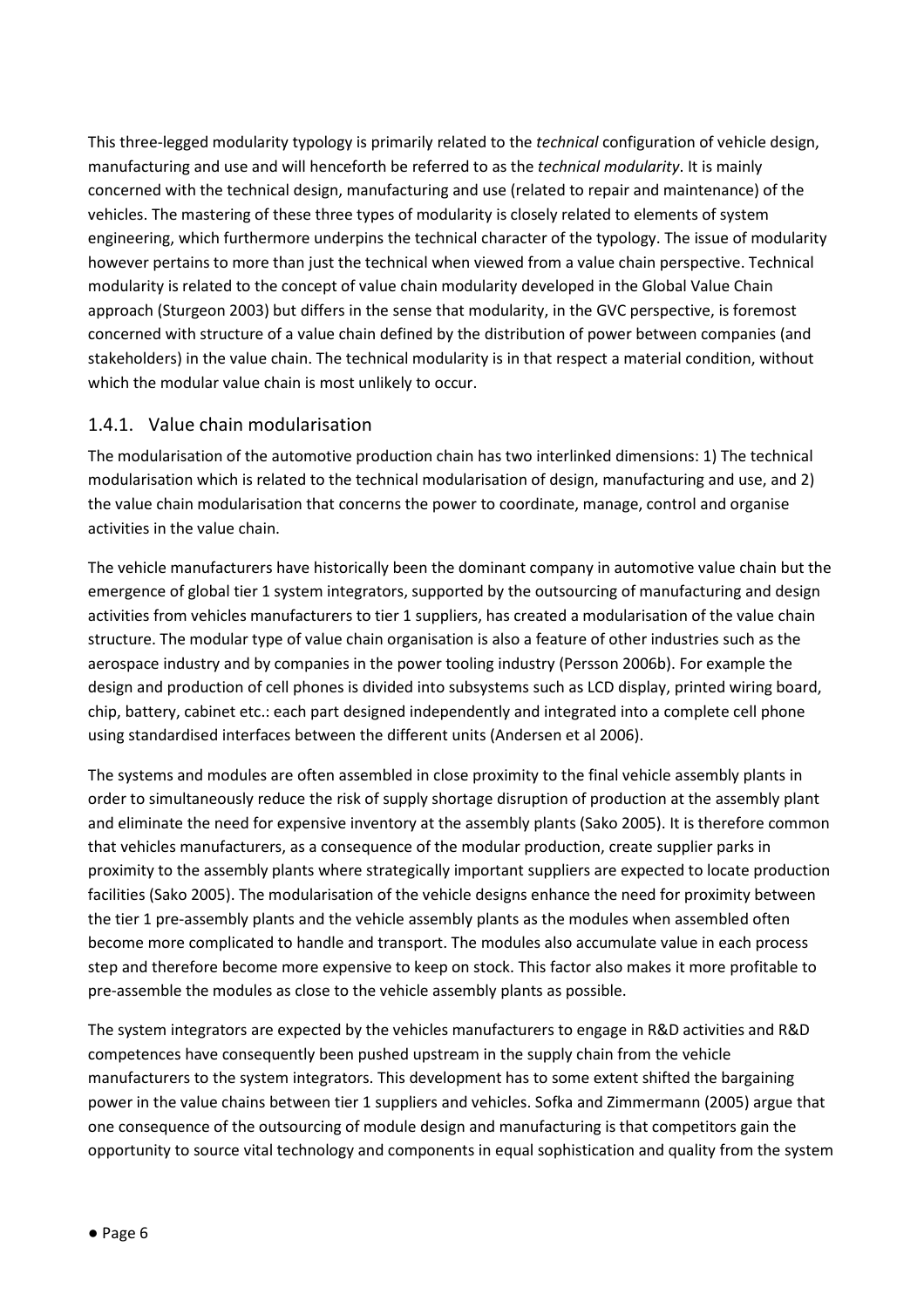integrators . Models produced by competing vehicle manufacturers may thereby include identical technology and components. Examples of this phenomenon are the Mitsubishi Colt and the Smart ForFour, or the Porsche Cayenne and the VW Touareg (Sofka & Zimmermann 2005).

### 1.4.2. Different strategies to modularisation

The trend towards modularisation in the automotive industry includes a number of variants as vehicles manufacturers have implemented the production principle slightly different and with deviating intensity. Some have chosen to outsource the full production of a given module along with responsibility for upstream logistics and R&D in a black-box setting where the vehicles manufacturers are excluded from detailed knowledge about manufacturing and design of the given module. Whereas other vehicles manufacturers prefer to maintain control over design in-house or even conduct a shadow module design in order to maintain strategic control over core elements of the product development (Morris & Donnelly 2006). Batchelor (2006) argues that the Japanese vehicle manufacturers historically have been more devoted to a business model were design tasks have been outsourced to dedicated suppliers in black-box settings whereas their European and US counterparts especially in the 1990s have been have more focussed on achieving modularity in the manufacturing of the vehicles rather than achieving modularity in the design phases through outsourcing (Batchelor 2006).

In an analysis of the North American vehicle manufacturers Sturgeon and Lester (2003) found that GM and Ford, even though having outsourced large shares of the manufacturing activities, still use fairly traditional market oriented sourcing strategies. The Chrysler division in the DaimlerChrysler Group by contrast used a more consultative and relational supply chain structure (Sturgeon & Lester 2003). The Japanese vehicles manufacturers have historically had a stronger vertical integration with their tier 1 suppliers and the value chains are therefore better described as relational or captive whereas the structure of the American automotive value chains has been more modularised influenced by large system integrators such as Viesteon, Delphi, Johnson Controls and TRW.

### 1.5. Alternative drive trains

The vehicles manufacturers are, as argued above, expected to develop and market vehicles drive train solutions that are more energy efficient than the conventional fossil fuel based combustion engine.

A number of alternatives to the conventional combustion engine have been presented by vehicles manufacturers – most of which on a proto-type basis only. This following section introduce on three most promising alternatives: a) the fuel cell system, b) the hybrid drivetrain, and c) the battery electric drivetrain. It includes first of all a discussion about the differences between the various options in terms of energy efficiency and secondly a discussion that relates to the technical similarities between the various systems.

### 1.5.1. The technical differences between the systems

In a comparison between hydrogen fuelled PEM fuel cell based drive-train, hybrid electric drive-trains, battery electric drive train (lead/acid, NiMH or lithium battery) and internal combustion engines, Åhman (2001) found that there is a potential to double energy efficiency when using electric drive-trains compared to ICE's. Åhman (2001) found that the worst efficiency rates were provided by internal combustion engine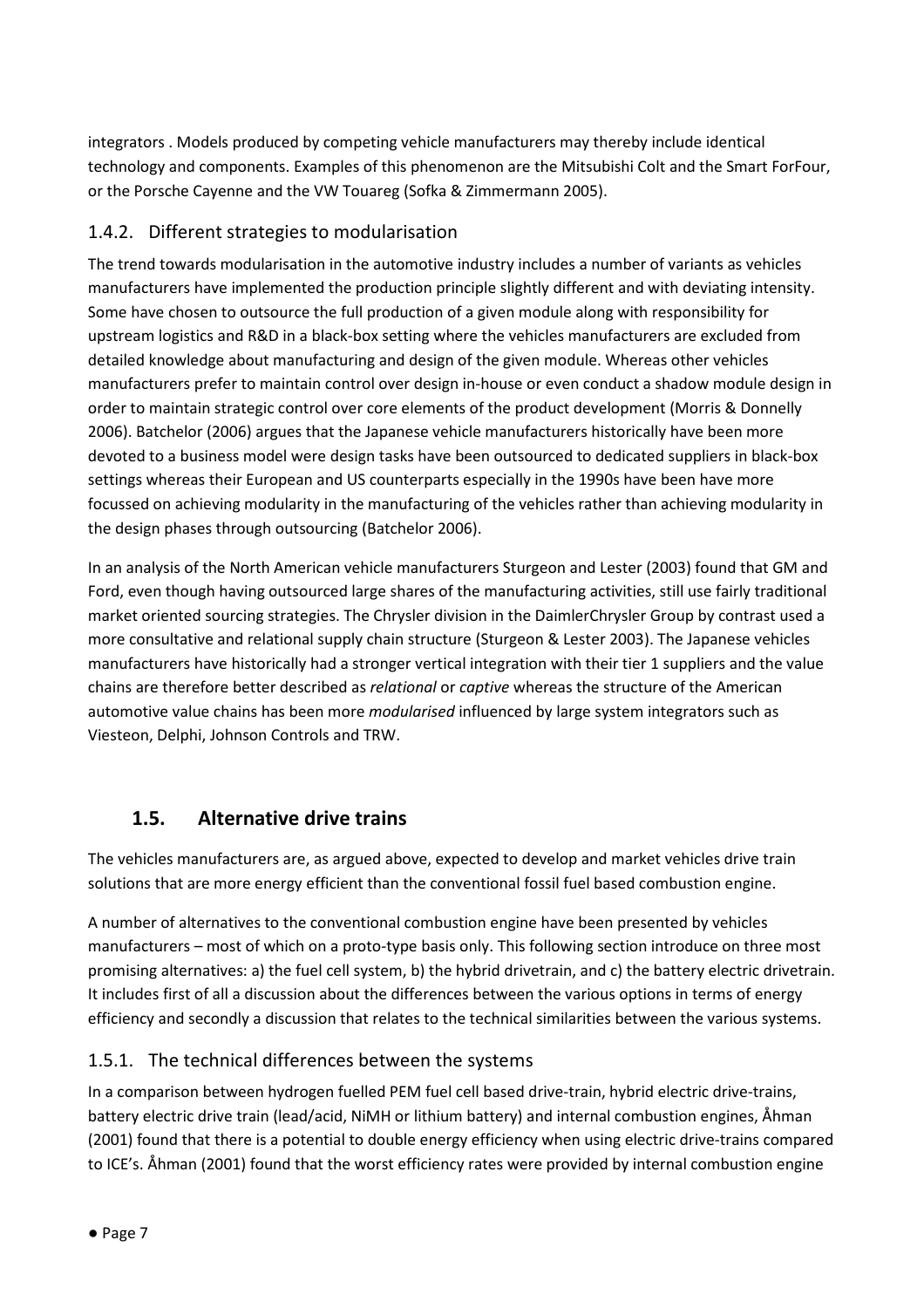vehicles when considering a scenario in which electricity used for battery charging and hydrogen production where generated from fossil fuels. This was mainly due to the fact that most of the energy from the fuel used in a combustion engine is turned into heat and wasted during combustion. Åhman (2001) furthermore found that a scenario where renewable sources (biomass or wind and solar or hydro power) were used to generate electricity, would make the overall efficiency of the battery electric car far better than the fuel cell driven car due to high energy loss hydrogen production and distribution (electrolysis of water into hydrogen and oxygen or by using biomass to produce hydrogen) combined with low efficiency in the fuel cell. Åhman (2001) found that 23% of the energy was lost when producing and distributing hydrogen and further 64% lost due to low efficiency in the fuel cell. The study further found that the battery electric vehicle turned out as twice as energy efficient as the fuel cell vehicle when using renewable energy to generate electricity.

A similar study by Bossel et al (2005) of the well-to-wheel efficiency of fuel cells found that the efficiency would fall below 20% if the hydrogen used in the PEMFC vehicles was produced from electrical energy generated in coal fired power plants. The poor fuel efficiency rates for hydrogen fuelled PEMFC's is confirmed by Hammerschlag & Mazza (2005) who calculated that the high losses in electrolysis, hydrogen compression and in the fuel cell, would make the hydrogen fuelled fuel cell an unattractive alternative to battery electric vehicles.

### 1.5.2. The similarities between the systems

The difference in performance between various alternative technologies is obviously very interesting, as it point towards the best available technology. It has therefore been assessed in numerous studies. However the technical similarities between various technologies are even more interesting due to the fact that a large number of the components used in the various drive-train solutions are actually shared. Drive trains such as the hybrid drive train, the fuel cell drive train, the battery electric drive train and the stop-start device are all based on some kind of electric application. This means that components and systems such as batteries, electric motors, inverters, generators and brake energy regeneration system are shared between these drive train options. The similarities between systems consequently make it interesting to analyse how the alternative technologies can be combined so that innovation activities is pooled and maximized across the various options. This could potentially prevent a dead end in the innovation path similar to the one the battery electric vehicle experienced in the nineties. Instead of a separate innovation path for each of the alternative drive train options a more flexible and open-ended innovation path is available to the vehicle manufacturers which eventually will enable the vehicles manufacturers to exploit spill-over's between the innovation paths of each of the alternative drivetrains.

The fuel cell vehicle basically is an electric vehicle where the battery is replaced (or combined) with a fuel cell system including a tank and a converter. The fuel cell system is thereby closely linked to the battery electric vehicle. The battery electric vehicle is also linked to the gasoline hybrid vehicle and the diesel hybrid vehicle as they share components such as electric motors, batteries and brake energy recovery components. The most critical component in the battery electric vehicle and the hybrid vehicle is the battery, of course more so for the battery electric vehicle as it is solely dependent on the battery. However a decrease in weight, recharge time or price would improve both types of drive-trains. A replacement of the nickel-metal battery, which currently is the preferred battery solution by vehicles manufacturers, with the more energy intensive lithium-ion battery could be a promising future scenario for drive trains solutions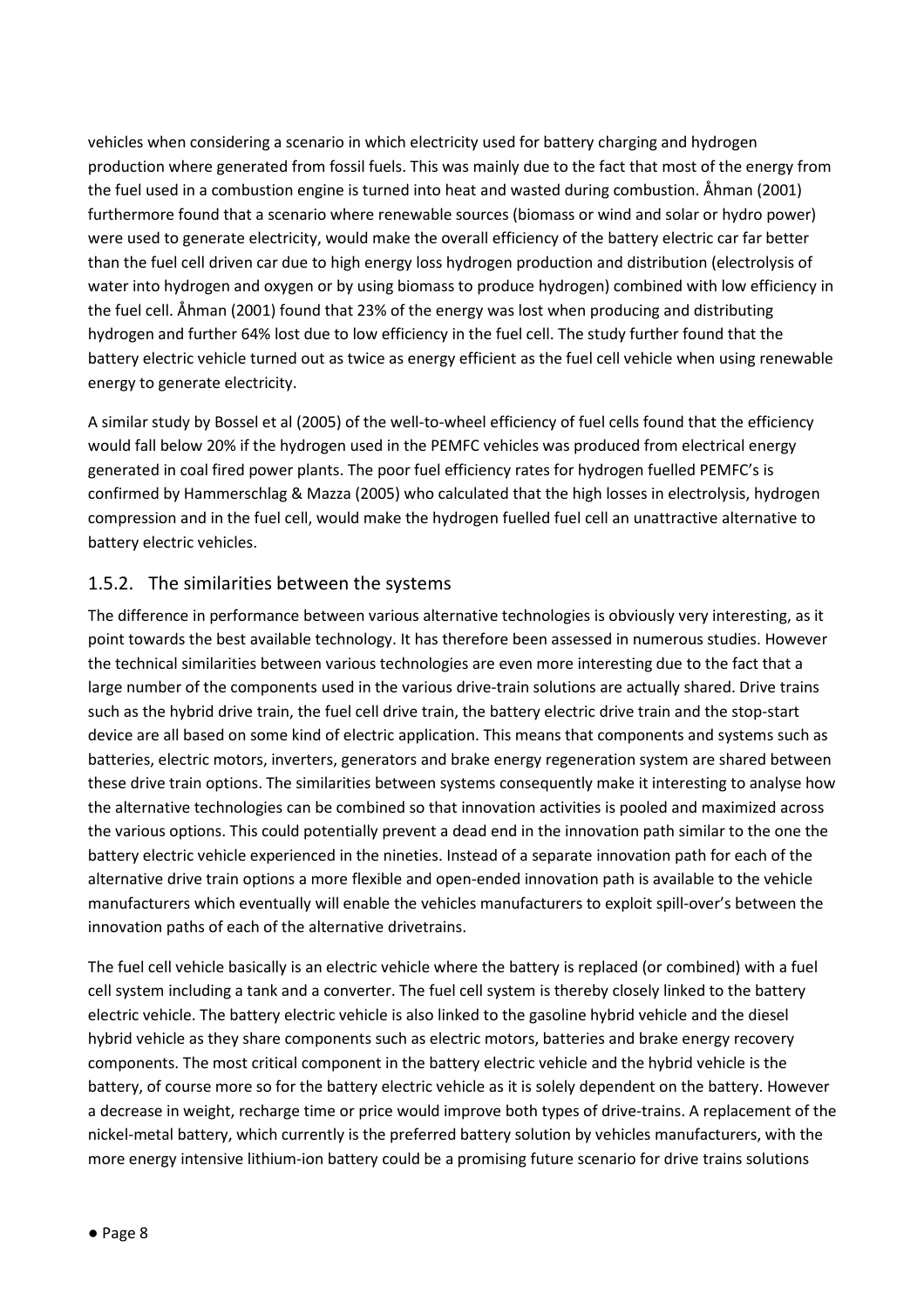that necessitate a battery module, due to its higher energy intensity. Vehicle manufacturers such as Tesla and Fisker Coachbuild are by now ready with electric vehicles based on the lithium battery. Tesla Motors has created a division within the company that aims at selling the lithium battery technology to other niche car manufacturers (Tesla Motors 2007). The Tesla battery pack has thereafter been sold to the Norwegian electric car manufacturer Th!nk.

The introduction of a plug-in hybrid that enables the battery to be recharged directly from the electric grid would technically link the hybrid vehicle even closer to the battery electric vehicle as the plug-in option would enable hybrid vehicles to completely by-pass the combustion engine when driving shorter trips without compromising the consumer demand for vehicles with longer reach than can be provided with a pure battery electric drive train. The downside to the hybrid system is the costs of having to apply vehicles with two drivetrain options (gasoline/diesel and electric).

The hybrid vehicle is also closely technically related to the stop-start system which is offered as an option in some vehicle models produced by vehicles manufacturers such as BMW, Citroën, Fiat, Daihatsu and Mercedes. The stop-start system is an electrical application which can be applied to a gasoline or diesel combustion engine. The stop-start system turns off the engine when the vehicle is about to stop and immediately turns it back on when a gear is engaged or, if the car has an automatic transmission, when the driver release the brake. The engine thereby saves fuel and avoids noise and emissions during the stop. The hybrid system and the stop start system shares components such as starter/generator, batteries and brake energy recovery components.

### 1.6. Modular design of alternative drive train solutions

As the technological development progress, the balance between the benefit and loss when applying the various drive-trains may tip unexpected. A strategy that supports a wider spectrum of different interchangeable technologies therefore entails obvious benefits to the vehicles manufacturers. Such a strategy also bypasses the well-known problem of "picking the winner". Modular design and production of alternative drivetrains is a promising way of accomplishing such a strategy. The following section illustrates four examples on how such a strategy can be implemented practice.

Example 1: Mitsubishi has developed a strategy where the modularisation of related components for electric drive trains enables the company to develop components for three drive systems simultaneously. Mitsubishi has developed an in-wheel assembled electric engine that can be applied to a battery electric vehicle, a hybrid electric vehicle or a fuel cell electric vehicle. The relation between the components is illustrated in the figure below. The figure illustrates the relation between components shared by the three types of drive trains.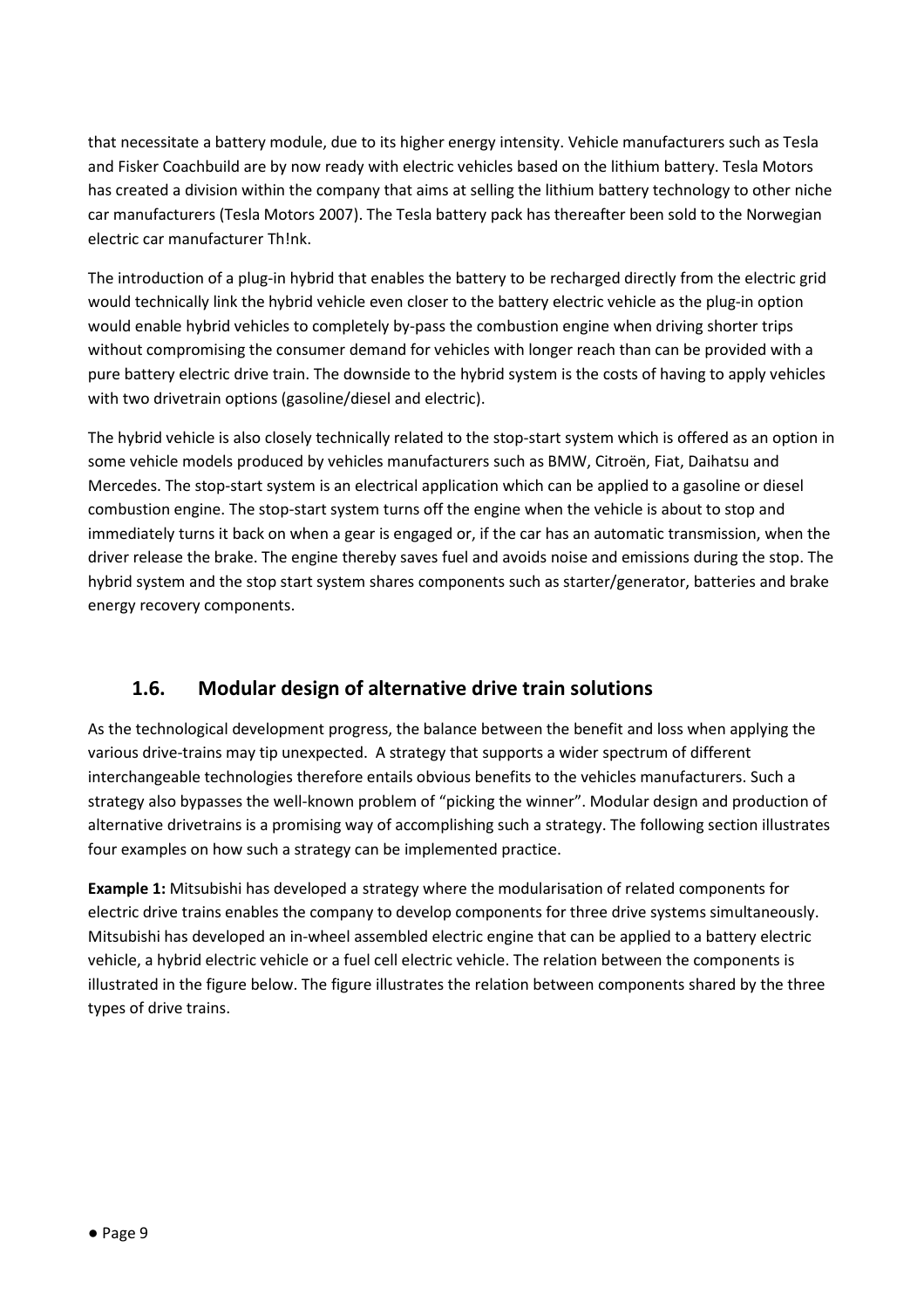

Figure: Mitsubishi Motors 2005a

The concept, which is called Mitsubishi In-wheel motor Electric Vehicle (MIEV) is based on two critical components; the lithium-ion battery and the in-wheel electric motor. Mitsubishi has launched a number of prototype vehicles based on the lithium-ion battery including Mitsubishi HEV in 1996, the FTO-EV in 1998, the Eclipse EV in 2000, the Colt EV 2005 and the Lancer Evolution MIEV 2005. The lithium-ion battery offers high specific energy, specific power and long life time compared to lead-acid or nickel-metal batteries (Mitsubishi Motors 2005a). The lithium battery therefore has a high power to weight ratio. The battery system is manufactured and supplied by GS Yuasa Corporation. The in-wheel electric motor developed by Mitsubishi enables torque and braking force on each wheel to be regulated individually. The in-wheel motor also renders complex and heavy components such as transmissions, drive shafts and differential gears unnecessary. The in-wheel motor finally releases space in the vehicle to fit in batteries or fuel cell stacks (Mitsubishi 2005a). The in-wheel motor is manufactured by the supplier Toyo Denki Seizo K.K. and has a maximum output on 50KW and has build in brakes (Mitsubishi Motors 2005b).

The Mitsubishi MiEV is scheduled to go on sale in summer 2009 in Japan and in 2010 in Europe. Mitsubishi has furthermore made an agreement with PSA which allows Peugeot to market the MiEV vehicle with a Peugeot badge in Europe (Mitsubishi 2009).

The Mitsubishi MiEV concept illustrates how the technical flexibility between alternative drivetrain options can be utilised in a design strategy for multiple engine system configurations.

Example 2: General Motors has also experimented with a modularised vehicle concept called GM Hy-wire. The GM Hy-wire is build on the AUTOnomy concept and the vehicle is based on a 11 inch thick skateboardlike aluminium frame that contains a full fuel cell system with drive-by- wire technology. The fuel cell system produce 94 KW and the vehicle has a range of 128,75 kilometers (80 miles) while the total weight of the system is 1900 kg (GMability 2007). The GM Hy-wire is propelled by four in-wheel electric motors in the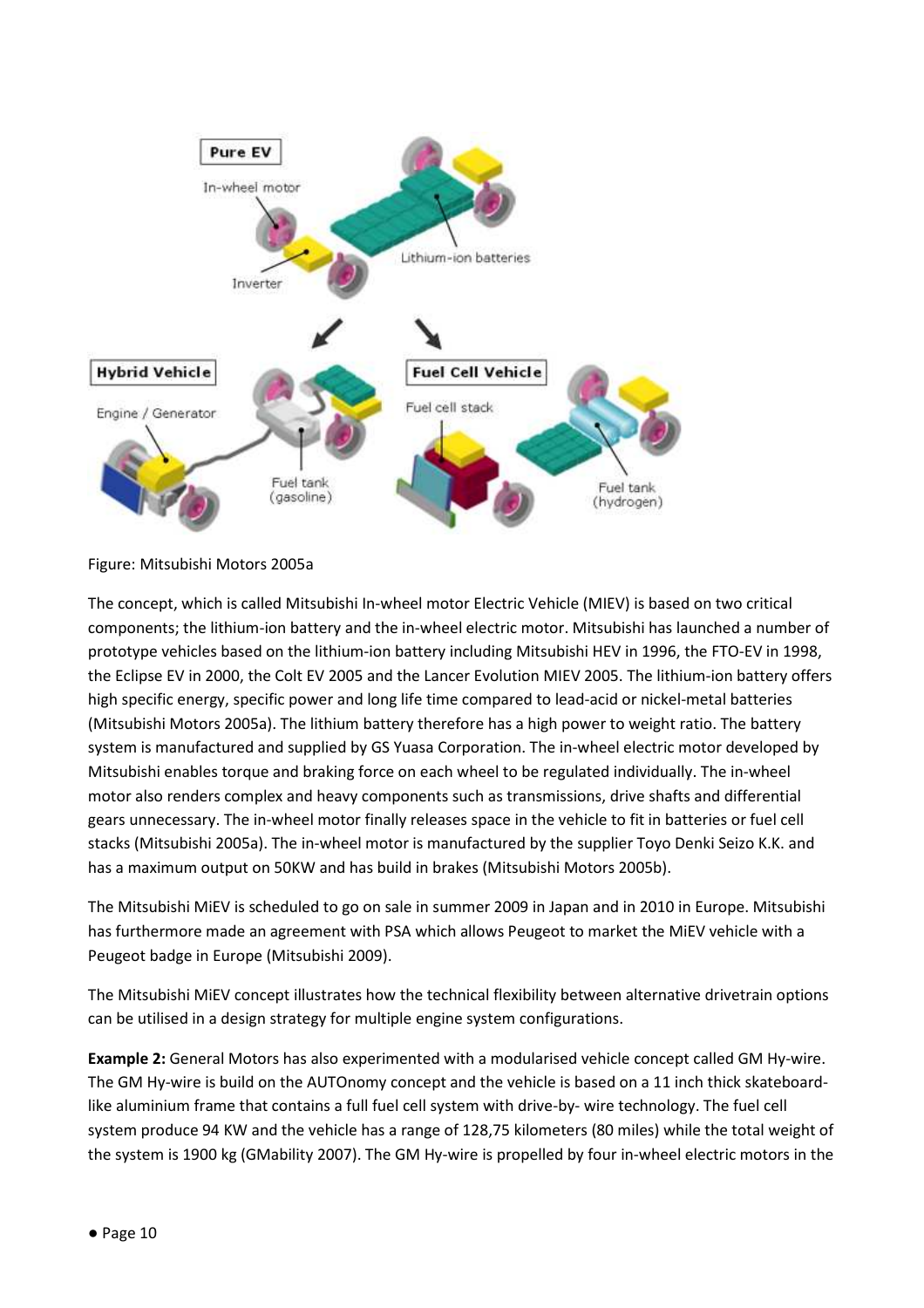same style as the Mitsubishi MIEV. The system is modular in the sense that skateboard-like lower body can be applied to various upper body vehicles applications facilitated by the drive-by-wire technology. However the system is not modular in the sense that it allows different components and technologies to be interchanged as the technology inside the skateboard-like lower body is fixed. The concept does therefore not allow the same flexibility in terms of changing components and technologies as the Mitsubishi MIEV concept.

The GM Hy-wire illustrates an early example of a car that offers maximum flexibility to the top of the vehicle. It illustrates how the fuel cell drive train skateboard module can be utilised across multiple vehicle model configurations.

Example 3: The Chevy Volt is a concept model developed by GM and planned for production in 2010 in the US and 2011 in Europe (Barkenbus 2009). The vehicle will be manufactured at GM's Hamtramck-Detroit plant. The vehicle architecture will be based on Delta II platform also shared by Cheverolet Cruze and 2011 the Saab 9-3.

What makes the Chevy Volt stand out from other mass produced cars is its electric drivetrain. The drivetrain is developed on a platform named Voltec, formerly called the E-Flex platform, that facilitates the flexible choice between three different propulsion options: a pure battery electric option, a combined electric / combustion engine option and a combined electric / fuel cell option. The Voltec drivetrain platform is designed as a series hybrid where the wheels exclusively are driven by electric motors (AutoblogGreen 2006). The batteries can be charged from the grid or charged by internal combustion engine or a fuel cell while driving. GM has therefore chosen to refer to the drivetrain as an "extended range electric vehicle" rather than a hybrid, which is usually associated with cars that have two parallel drive trains. The system is consequently to be distinguished from the parallel hybrid system, used in vehicles like Saturn Vue and Aura, Chevy Tahoe and Toyota Prius, where the combustion engine is mechanically connected to the wheels parallel with the electric motor. The Voltec platform is intended to be used by other GM vehicles in the future as well. GM has presented a Cadillac Converj Concept vehicle also build on the Voltec drivetrain platform (GM 2009).

The Voltec platform is a flexible platform designed to allow interchangeability between three modularised subsystems. The figure below illustrates the combination of drivetrain modules.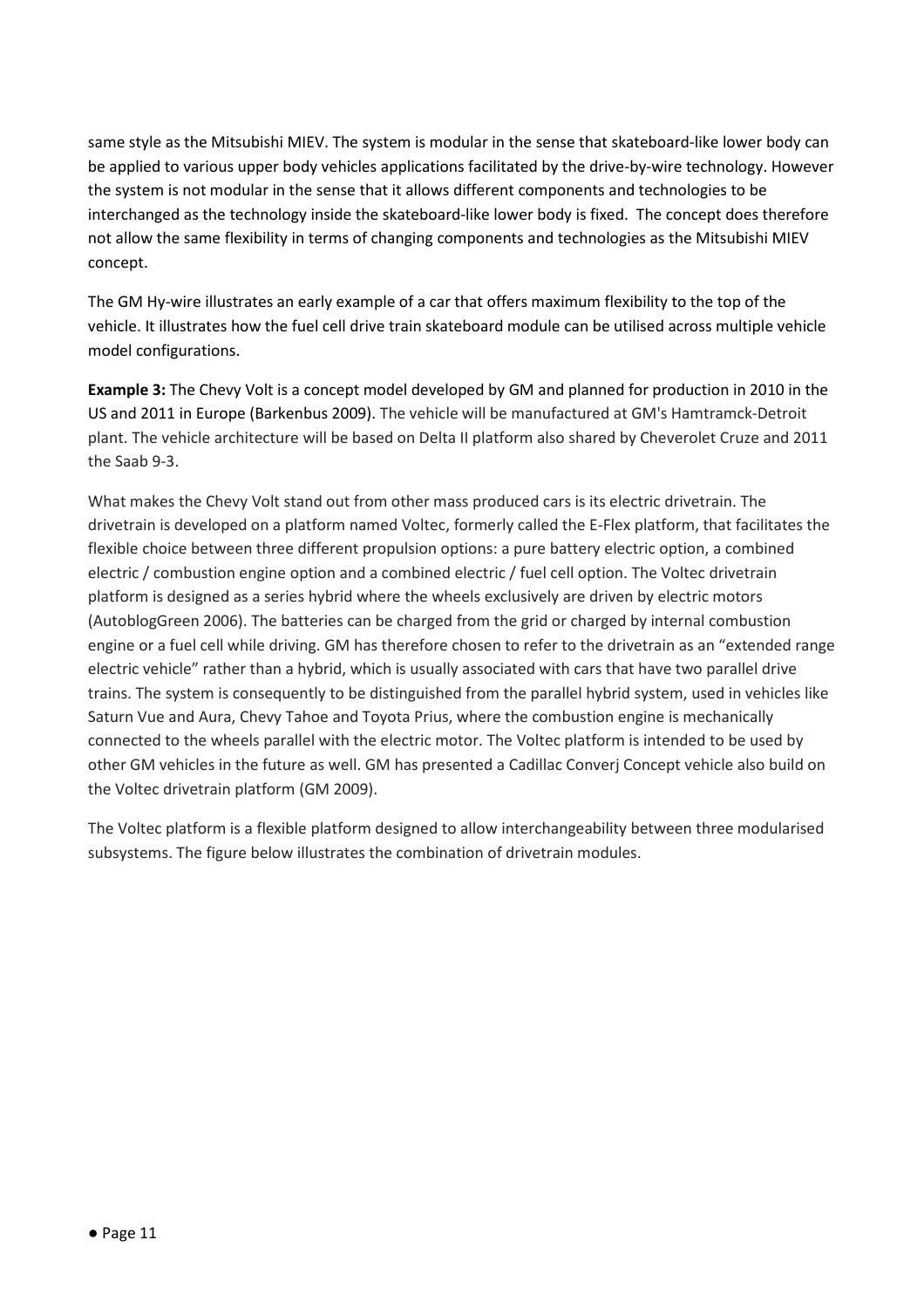

Picture: Autoblog Green 2007

The frame and the front end across the three versions. It includes an electric motor with controls, charging and inverter mounted on top of if. The lithium ion battery, which will be supplied by Compact Power Incorporated, owned by LG Chem, is placed in the middle of the car to maximise stability while driving (Green Car Congress 2009). The battery can be charged either by an external connection to the electric grid or by en internal range extender (ICE or Fuel cell) (AutoblogGreen 2007). The version with an ICE has a small 1L turbocharged three cylinder gasoline engine fitted on top of the electric motor in the front end of the vehicle. The ICE will run a constant speed and begin recharging when battery load drops (AutoblogGreen 2007). The fuel cell version will use a slightly smaller battery but is otherwise identically to the ICE version (Yang 2008). Both versions will have the fuel (gasoline, bioethanol or hydrogen) stored in the rear end of the car.

The Chevy Volt illustrates how modularised drivetrain options can be combined to ensure a high degree of technological flexibility and thereby enable vehicles manufacturers to keep the doors open if unexpected discoveries should be made within other drivetrain options.

Example 4: The Th!nk hydrogen vehicle is based on the two seated electric city car originally developed by Ford and now produced by the independent Norwegian company TH!NK Global. The hydrogen version is technically similar to a conventional series hybrid drive train but uses a PEM fuel cell as opposed to a conventional combustion engine to recharge the batteries. The vehicle is propelled by an electric motor which is powered by a battery pack that can be recharged either from the electric grid or by the fuel cell. The pure electric version of the car has a range of 185 km but the hydrogen version extends the range of the car to approximately 300km as the hydrogen tank carries an additional energy to the battery capacity (Th!nk 2005). The TH!NK vehicle is technically modular in the sense that development and production of fuel cell application is outsourced from the Norwegian vehicle manufacturer TH!NK Global to the company H2 Logic. The substantive knowledge about the development and production of the application is possessed by H2 Logic whereas TH!NK Global only possesses functional knowledge about the fuel cell system (Christensen 2008). H2 Logic has based the fuel cell system for the TH!NK hydrogen vehicle on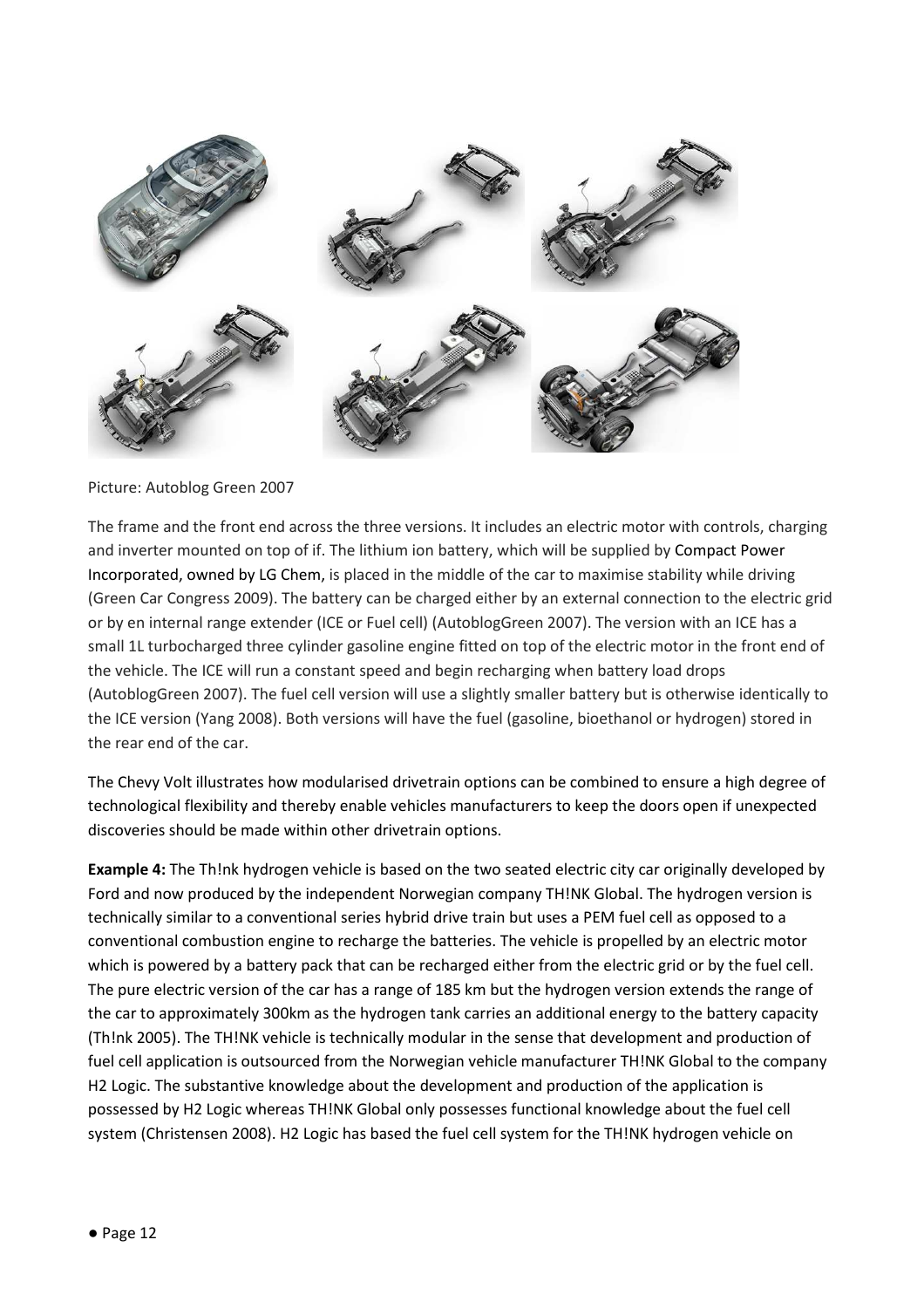knowledge and know-how which has been accumulated from development of fuel cell systems for other vehicles such as the H2 Truck (Christensen 2008).

The TH!NK Global Hydrogen Vehicle is an example of how the technical modularity and value chain modularity enables new technological solutions to be designed and manufactured.

### 1.7. Discussion

The analysis of energy efficiency clearly indicates that the conventional combustion engine is a poor choice if the aim is to reduce energy consumption. The comparison furthermore indicates that the battery electric vehicles are more energy efficient the fuel cell option. Proponents of hydrogen vision argue that an energy system based on hydrogen and renewable energy sources such as wind, hydro power and solar energy entails huge advantages compared to conventional energy systems based on fossil fuels (Hawken et al 1999). The central idea is to use electricity from the renewable energy sources like windmill farms, photovoltaic and hydro power to produce hydrogen from water using electrolysis. When implementing hydrogen in established energy systems that have a significant proportion of wind power, the surplus electricity, generated in periods where the weather conditions makes it possible to produce more electricity than consumed, can be used to produce hydrogen from water using electrolysis processes. The hydrogen vision or the hydrogen economy is however somehow simplified as the energy system does not quite work like assumed above. Hydrogen is today mostly produced from natural gas and as such not is linked to any renewable energy source and excess wind does not generate enough electricity to fuel the transport sector. The high price of the fuel cells combined with the required fuelling infrastructure investments furthermore makes fuel cell technology less likely to be integrated in mass market vehicles in the near future.

Battery electric drivetrain have gained new momentum with novel battery technology (e.g. lithium ion battery technology) initially developed for portable devices and now being fitted into cars. Hybrid drivetrains are the most likely to lead the electrification of mass produced cars. The Japanese vehicles manufacturers Honda and Toyota have so far been the market leaders in hybrid technology. The vast majority of hybrid cars are assembled in Japan but vehicle assembly volumes of hybrid car are in the US expected to rise from only a couple of thousands in 2007 to more than 700.000 before 2014 (PricewaterHouseCoopers 2007).

The essential question regarding the future of the alternative drive train solutions is weather they can be fitted in to the conventional production system or necessitates a complete transformation of the current production system? Lovins and Cramer (2004) argue that the full potential of alternative drivetrains is unexploited unless the complete vehicle system is re-invented. They furthermore suggest that vehicle design should begin with a blank sheet and a complete vehicle system in order to maximize spill over's between subsystems instead of designing components and subsystems independently as it is the case in the modularised production system. Lovins and Cramer (2004) have a strong case but implementation of their design strategy requires a complete transformation of the established production system. Huge sunk costs in production equipment designed for production of steel based cars fitted with combustion engines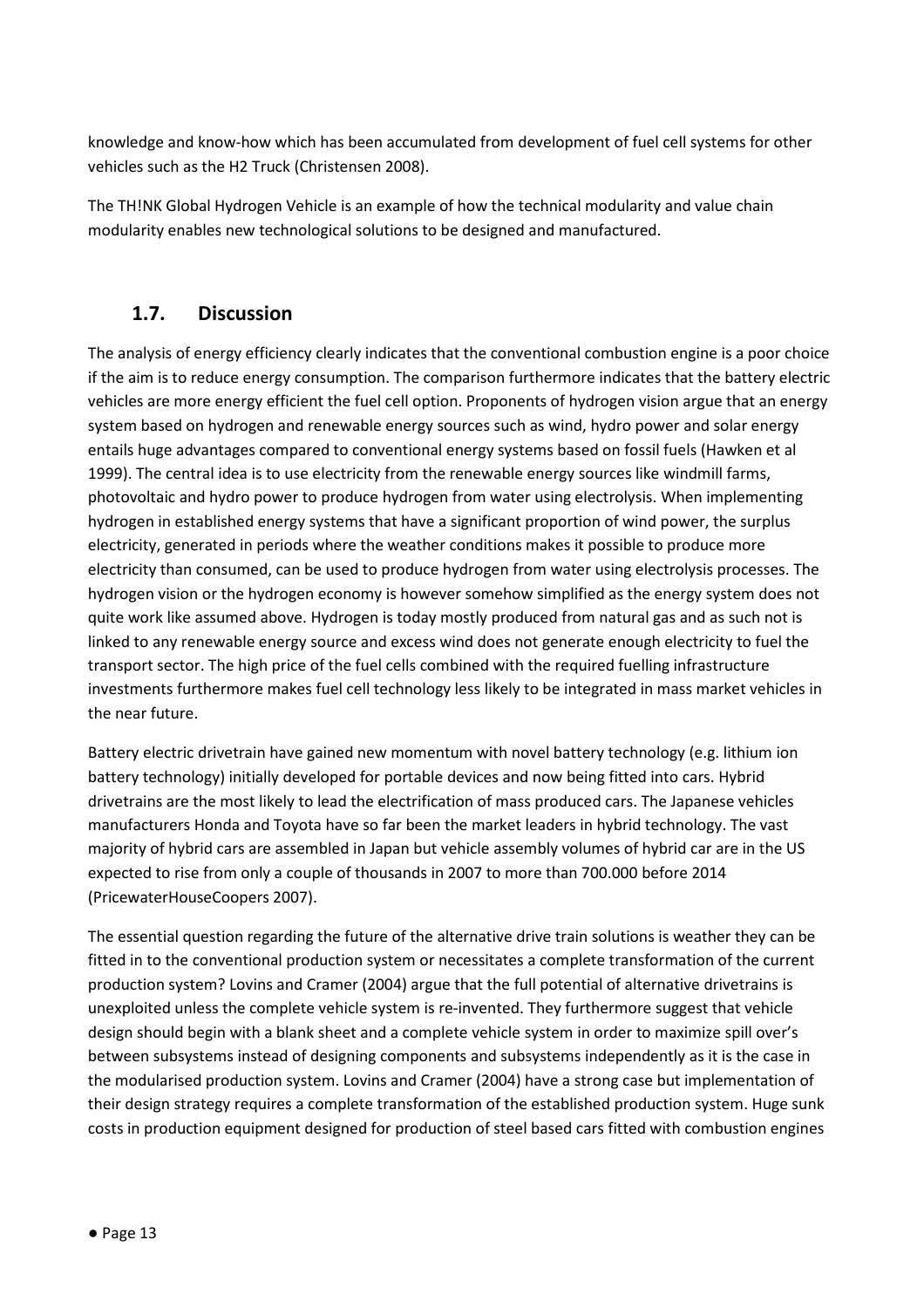(Andrews et al 2006), makes such a transformation seem less likely to occur. A modular strategy to design and production of environmental technology seems to be a more realistic approach.

The four cases presented above illustrates that such an approach is possible. Mainly due to the fact that the electrification of the alternative drivetrain options creates a number of potential spill over's between the various solutions. The modular design of alternative drivetrains principle makes it possible to decompose the system into subsystems and units that can be designed and produces independently. The critical aspect is to ensure standardised interfaces between the modules in order to allow interchangeability of systems that in turn create flexibility for the vehicles manufacturers.

The modular design strategy is closely linked to the *modularity in production* in which functional units can be manufactured independently. The modular production system also makes it possible to outsource production and design activities to suppliers. This system has for other parts of the vehicle created system integrators (Sturgeon and Lester 2003) that coordinates production, logistics and design. The question is weather such a system is likely to occur for the drive train as well? Mondragon et al (2009) analysed technologically advanced brake-by-wire and steer-by-wire systems and found that these were developed in horizontally organised networks with a high degree of transparency between the stakeholders. Their findings thereby contest the idea of vertically disintegrated modular value chain in which a system integrator plays a vital role. The case of the Th!nk hydrogen car tells a different story but that vehicle is again developed outside the conventional mass market vehicle production system. The case of the Chevy Volt and the GM Hy-wire vehicles illustrates that modularisation is possible but only from a technical point of view as the design is still controlled by the vehicles manufacturers and not outsourced to system integrators.

The central component of all the alternative drivetrain technologies is the battery. The battery is essential for a number of reasons including price of the system, weight and vehicle performance. The battery is also the main technical bottleneck for alternative drivetrains. The battery is usually designed and manufactured by suppliers in close collaboration with the vehicles manufacturers.

### 1.8. Conclusion

Modularisation opens a window of opportunity for the alternative drive trains as it could potentially enable a rapid up-scaling of the production and at the same time ensure technical flexibility.

The technical modularisation of production of alternative drive trains enables vehicle manufacturers to choose a flexible development path that allows multiple solutions to be developed simultaneously and thereby allow for strategic change during development stages if the technological development takes an unexpected turn. Vehicle manufacturers that chose to concentrate activities around developing the hybrid drive trains may therefore be able to re-use components and systems such as batteries, high voltage wiring, electric motors and brake regeneration system if, for example, the development of the battery electric vehicle or the fuel cell vehicle progress faster than expected. The technical linkages between the alternative drive trains additionally allow vehicle manufacturers to benefit from technological discoveries made in competing drive trains.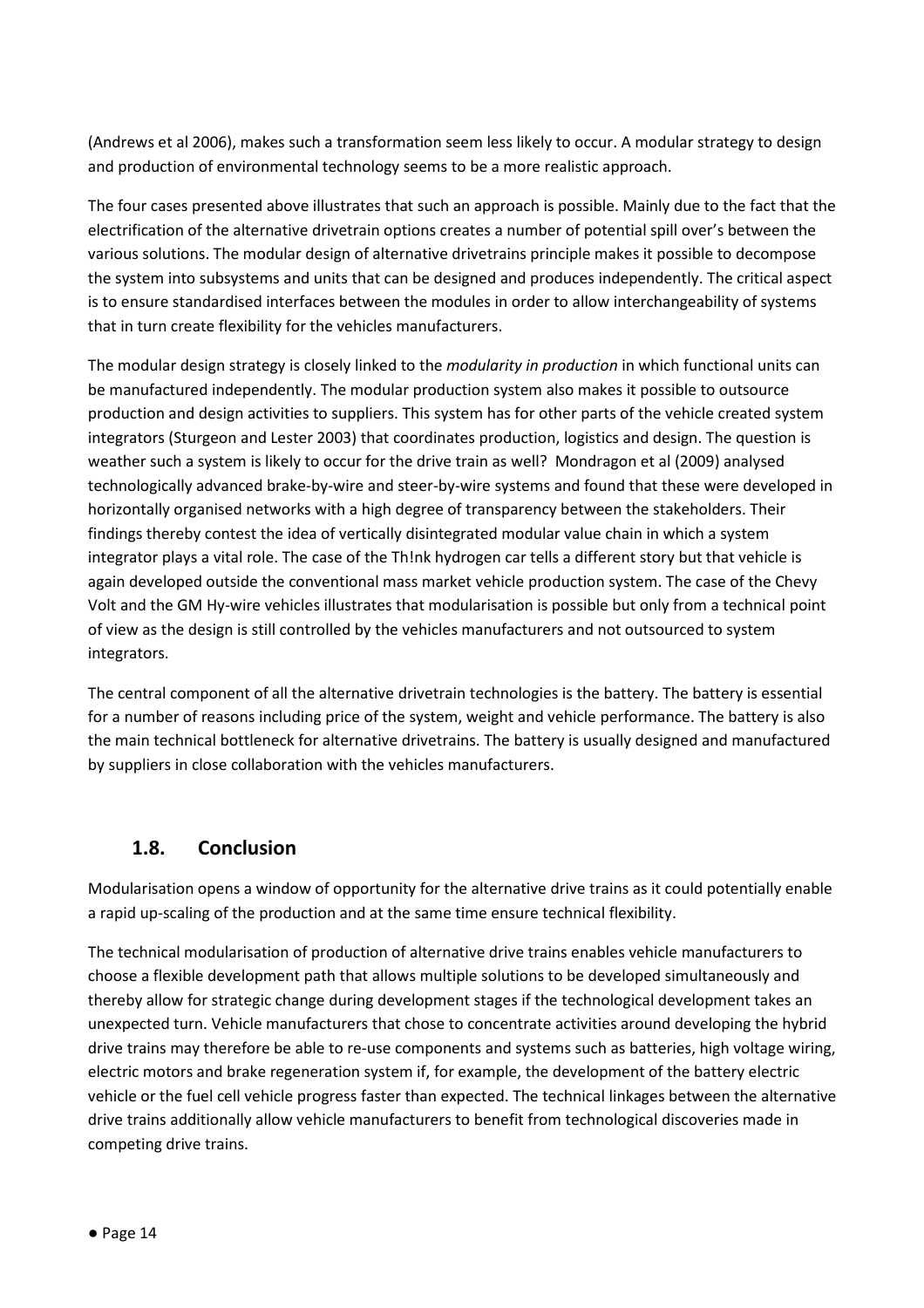The Mitsubishi concept vehicle illustrates how components for alternative drive trains can be modularised in order to enhance flexibility and ensure an open ended development path. The concept vehicle illustrates how components for battery electric vehicles, hybrid vehicles and fuel cell vehicles are related. The stopstart engine is not included in the Mitsubishi concept vehicle but could easily be integrated as it shares components with the other three systems.

The development of the plug-in hybrid vehicle with the capacity to connect to the electric grid would further link the hybrid to the battery electric vehicle. The grid connection capability is important because it significantly increases the energy-efficiency of the vehicle. Production and sale of hybrids is predicted to increase in the near future as some of biggest vehicles manufacturers have announced that they are planning to market vehicles propelled by hybrid drive trains.

#### 1.8.1. References:

Andrews, D., Nieuwenhuis, P. and Ewing, P. D, 2006, Black and beyond—colour and the mass-produced motor car, Optics & Laser Technology 38 (2006) 377–391

AutoblogGreen 2007, Detroit Auto Show: General Motors' E-Flex platform, www.autobloggreen.com posted January 7th 2007 by Sam Abuelsamid

Barkenbus, J., 2009, Our electric automotive future: CO2 savings through a disruptive technology, Policy and Society 27 (2009) 399–410

Batchelor, J., 2006, Modularisation and the changing nature of automotive design capabilities, International Journal of Automotive Technology and Management, vol. 6 no. 3 2006

Bossel, U., Elisasson, Taylor, G., 2005, The Future of the Hydrogen Economy: Bright or Bleak? Original Version of 15 April 2003, updated 26 February 2005, downloaded from www.efcf.com/reports

Christensen, T. B., 2008, Environmental Innovation in the Automotive Industry, PhD dissertation, Roskilde University 2008

Christensen, T. B., Lundgaard, J and Thimann, S 2003, Vægtreducerede Biler (translated to english: Weightreduced Cars), Master thesis, Technological and Socioeconomic Planning, Roskilde University 2003

Economist Intelligence Unit, 2000, Automotive Supply Chain Management, written by Scholfield and Henry

European Commission, 2004, the European Competitiveness Report 2004 – competitiveness and benchmarking, Enterprise Publications, SEC(2004)1397, Brussels, 8.11.2004

European Environmental Agency, 2007, Transport and environment: on the way to a new common transport policy, TERM 2006: indicators tracking transport and environment in the European Union, European Environmental Agency, EEA report no 1 2007

GM 2009, Converj: The "Cadillac" of electric vehicles, Luxury coupe concept continues GM's leadership in the electrification of the automobile, press release General Motores January 11the 2009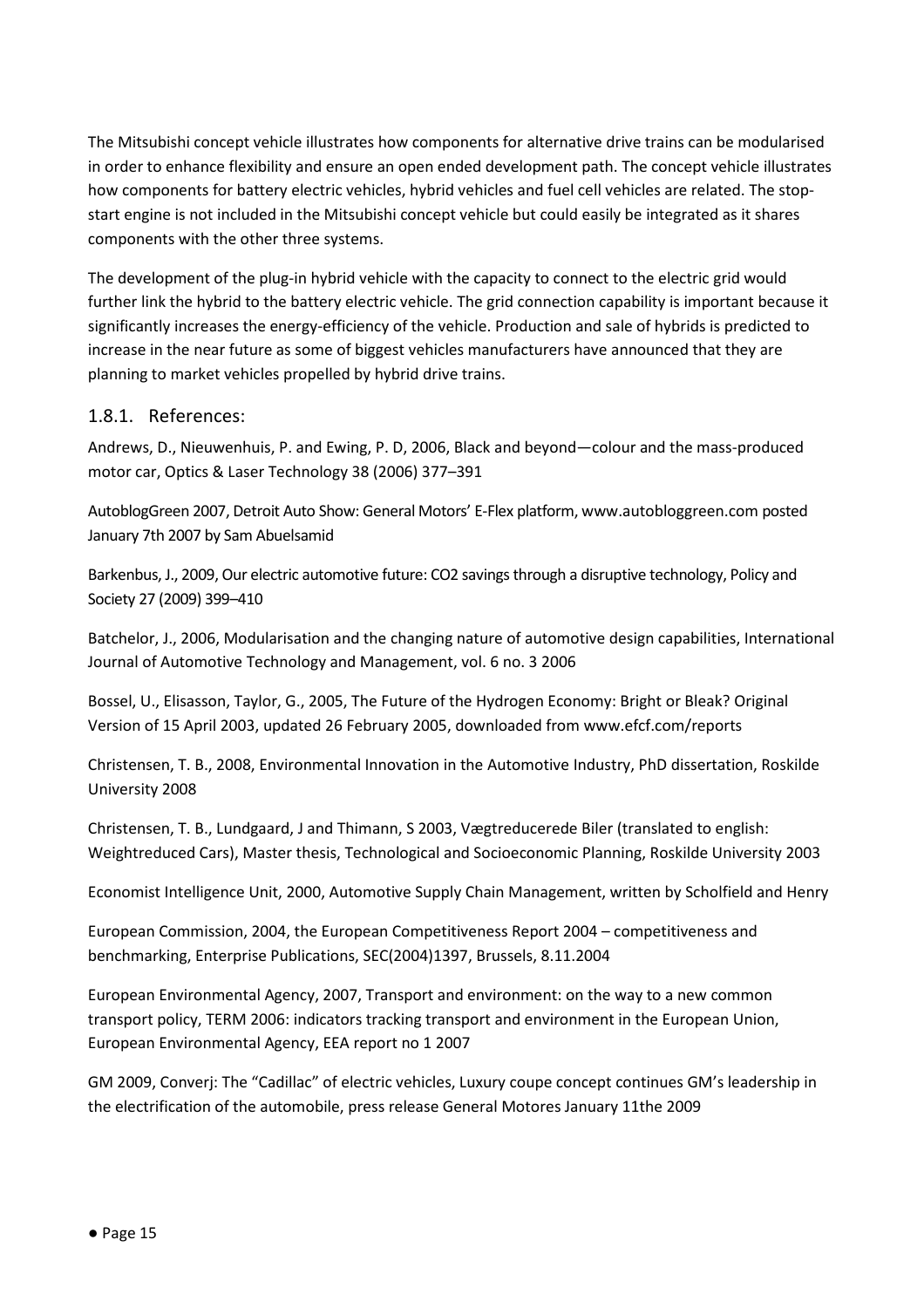GMAbility, 2007, GM ability fact sheet downloaded from homepage 08-02-2007, http://www.gm.com/company/gmability/adv\_tech/400\_fcv/fact\_sheets.html,

Green Car Congress 2009, GM to Manufacture Volt Packs in US; LG Chem Providing Cells; Partnership with U. Michigan, www. Greencarcongress.com 12 January 2009

Hammerschlag, R., Mezza, P., 2005, Questioning hydrogen, Energy Policy 33 (2005) 2039 2043

Hawken, P., Lovins, A., B. & Lovins, L., H., 1999, Natural Capitalism: creating the next industrial revolution, Boston 1999

Hoed R., 2004, Driving fuel cell vehicles, How established industries react to radical tachnologies, Phd thesis, Delft University of Technology, Delft, The Nederlands

Hoed, R., 2007, Sources of radical technological innovation: the emergence of fuel cell technology in the automotive industry, Journal of Cleaner Production 15 (2007) 1014-1021

HIS Global Insight 2009, Impact of the Financial and Economic Crisis on European Industries, report prepared for the European Parliament's committee on Industry, Energy and Research

IPCC 2007, Intergovernmental Panel on Climate Change, Fourth Assessment Report, Climate Change 2007: Synthesis Report, Summery for Policymakers

Kågeson, P., 2005, Reducing CO2 Emissions from New Cars - A progress report on the car industry's voluntary agreement and an assessment of the need for policy instruments, European Federation for Transport and Environment 2005

Lovins, A., B., and Cramer, D., R., 2004, Hypercars, Hydrogen, and the Automotive Transition, Int. J. Vehicle Design, Vol. 35, Nos. 1/2, 2004

Mitsubishi Motors 2009, Mitsubishi Motors Corporation and PSA Peugeot Citroen: one step further towards electric vehicles for Europe, press release Tokyo, March 2, 2009

Mitsubishi Motors, 2005a, Mitsubishi Motors to drive forward development of next-generation EVs - Colt EV test car uses in-wheel motors & lithium-ion batteries, press release, Tokyo, may 11, 2005

Mitsubishi Motors, 2005b, Mitsubishi Motors to enter Lancer Evolution MIEV in Shikoku EV Rally 2005 - Allwheel drive using new type of in-wheel motor, press release Tokyo, August 24, 2005

Mondragon, C. C, Mondragon, A. C., Miller, R., Mondragon E. C, 2009 Managing technology for highly complex critical modular systems: The case of the automotive by-wire system, International Journal Production Economics 118 (2009) 473-485

Morris, D., & Donnelly, T., 2006, Are there market limits to modularisation? International Journal of Automotive Technology and Management, vol. 6 no. 3 2006

Nieuwenhuis 2003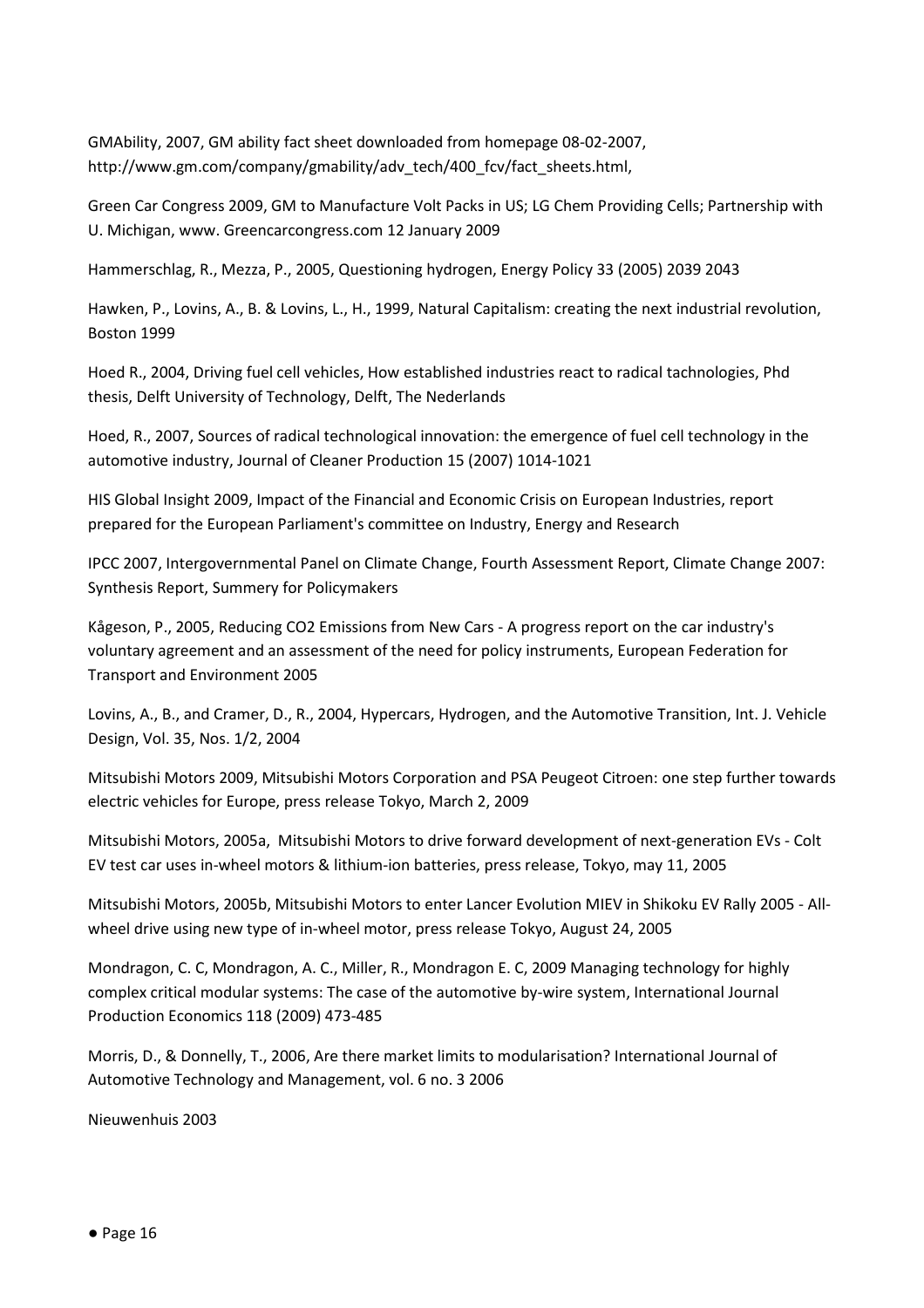Orsato, R. & Wells, P., 2007, U-turn: the rise and demise of the automobile industry, Journal of Cleaner Production 15 (2007) p.994-1006

Pandremenos, j., Paralikas, J., Salonitis, K., & Chryssolouris, G. 2009, Modularity concept for the automotive industry: A critical review, CIRP Journal of Manufacturing Science and Technology 1 (2009) 148-152

Persson, M, 2006a, Editorial introduction, International Journal of Automotive Technology and Management, vol. 6 no. 3 2006

Persson, M., 2006b, Effects of changing a module's interface: a case study in an automotive company, International Journal of Automotive Technology and Management, vol. 6 no. 3 2006

PriceWaterhouseCoopers 2007, Global Automotive Financial Review - An overview of industry data, trends and financial reporting practices, 2007 edition

Rhys, G., Wells, P., Nieuwenhuis, P., 2005, Performance & Prospects for the Black Country Automotive Supply Chain for the Next 5 Years, Paper for the Moving Up a Gear Conference, 28<sup>th</sup> November 2005. Black Country Chamber and Business Link

Sako, M., 2005, Governing Automotive Supplier Parks: Leveraging The Benefits of Outsourcing and Co-Location, Paper to be presented at the DRUID Tenth Anniversary Summer Conference 2005 on Dynamics of Industry and Innovation: Organizations, Networks and Systems, Copenhagen, Denmark, June 27-29, 2005

Sofka, W. & Zimmermann, J., 2005, There's no Place Like Home - A Strategic Framework to Overcome Liability of Foreignness in the German Car Market, ZEW Discussion Paper No. 05-84

Sturgeon and Lester 2003, The new global supply-base: New challenges for local suppliers in East Asia, Forthcoming as Chapter Two in Global Production Networking and Technological Change in East Asia, Shahid Yusuf, Anjum Altaf and Kaoru Nabeshima (eds.), Oxford University Press.

Tesla Motors, 2007, Tesla Energy Group, a new division of Tesla Motors, Signs Development and Supply Agreement Worth \$43 Million with Think of Norway, press release May 22, 2007

TH!NK, 2005, Think Nordic awarded grant form The Research Council of Norway to Build TH!NK hydrogen with Raufoss Fuel Systems, Press release, Aurskog, Norway, 25<sup>th</sup> May 2005

UNIDO, 2003, The Global Automotive Industry Value Chain: What Prospects for Upgrading by Developing Countries, United Nations Industrial Development Organization, Sectoral studies Series

Wells, P., & Nieuwenhuis, P., 2003, The Automotive Industry and the Environment – A Technical, Business and Social Future, Cambridge: Woodhouse Publishing 2003

Wells, P 2004, Creating Sustainable Business Models: The Case of the Automotive Industry, IIMB Management Review, December 2004

Womack, Jones & Roos, 1990: The machine that changed the World, Rawson Associates 1990